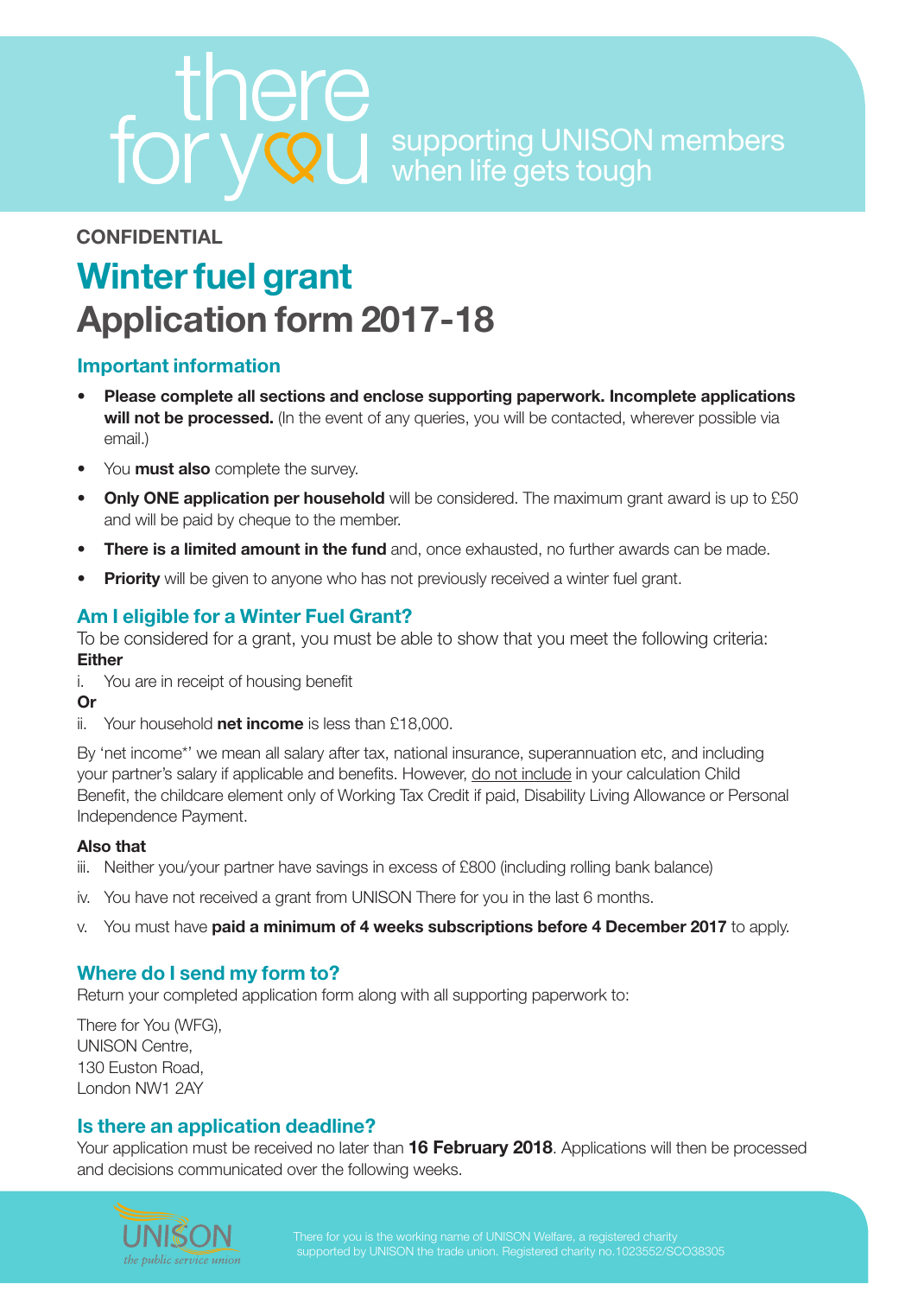#### **Membership details**

Membership number\*:

National Ins No: \_\_\_\_\_

**\*Please contact UNISON Direct 0800 0 857 857 for your membership number as we cannot process your application without it.**

# **Personal details**

| Name Mr/Mrs/Ms/Miss First name | Surname               |  |
|--------------------------------|-----------------------|--|
| Address                        |                       |  |
|                                | Postcode              |  |
| Email                          | Contact telephone no. |  |
|                                |                       |  |

#### **Who shares your home with you?**

#### **Apart from yourself, please give details of all adults who live in your home**

| Name | Age | Relationship<br>to you | Please indicate if they are employed/<br>in education/benefits/or if 'other' give<br>details | weekly<br>income |
|------|-----|------------------------|----------------------------------------------------------------------------------------------|------------------|
|      |     |                        |                                                                                              |                  |
|      |     |                        |                                                                                              |                  |
|      |     |                        |                                                                                              |                  |

#### **Now give details of all children under-18 in full-time primary or secondary education**

| Name | Relationship to you Age | Name | Relationship to you | Age |
|------|-------------------------|------|---------------------|-----|
|      |                         |      |                     |     |
|      |                         |      |                     |     |
|      |                         |      |                     |     |

## **Supporting paperwork\***

Select one of the following two statements applicable to you and ensure all relevant supporting paperwork is enclosed with your application form:

**I currently receive housing benefit.** I enclose **all** of

the following documents:

- ❍ Most recent payslip(s)\*\*
- ❍ Proof that this benefit is paid
- ❍ Last month's full bank statement(s) detailing all income and outgoings

#### **Our net household income is £18,000 or less.**

I enclose **all** of the following documents:

- ❍ Most recent payslip(s)\*\*
- ❍ Last month's full bank statement(s)\*\* detailing all income and outgoings
- ❍ Tax credit award letter where element given towards childcare costs

Note 1: \*Please ONLY send copies as we cannot return any paperwork

Note 2: \*\*If you live with a partner, don't forget to include their payslip/bank statement if applicable

Note 3: If you experience difficulty obtaining any documents requested please explain why in a covering letter

## **Data protection**

The information on this form will be held electronically and in signing this form you have consented to the collection, processing and dissemination of this information by UNISON There for You as necessary to consider the eligibility of your grant application.

## **Declaration**

- I confirm that the information I have given truly reflects my current financial position
- **I understand that my application cannot be considered without supporting paperwork**

Signed:

Date:

**Remember your application cannot be processed without all supporting paperwork**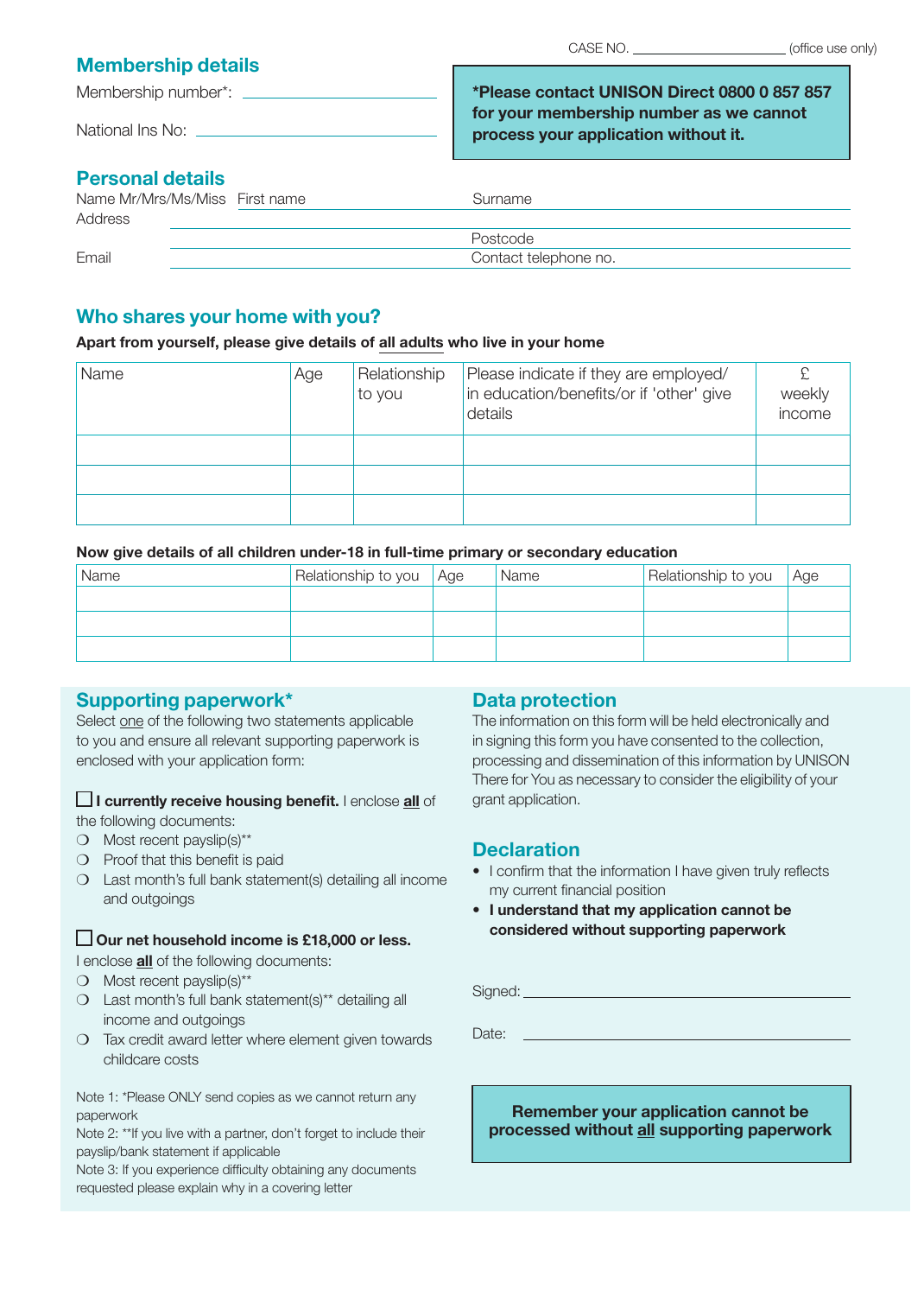# **Help us to campaign against fuel poverty**

**All applicants are required to complete the following survey as data collected will be used to help UNISON with future campaigns. This survey should take no longer than 5-10 minutes to complete.**

**Please answer the following questions and tell us about the impact that rising fuel prices is having on you and your family.**

#### **Please tick all that apply**

| 1. Do you take any of the following measures to<br>save on heating costs?                                                                                                                                                                                                 | 5. Are you behind with any of the following?                                                                                                                                                                              |  |  |  |
|---------------------------------------------------------------------------------------------------------------------------------------------------------------------------------------------------------------------------------------------------------------------------|---------------------------------------------------------------------------------------------------------------------------------------------------------------------------------------------------------------------------|--|--|--|
| Avoid putting on the heating<br>Heat only the room(s) that you are using<br>Go to bed earlier<br>Wear extra clothes in bed<br>Other - please give details below                                                                                                           | Fuel<br>Rent<br>Water<br>Credit cards<br>Mortgage<br>Council Tax<br>Catalogue<br>Loans from family friends<br><b>Bank Loans</b><br>If yes, by how much in total:<br>Less than £100<br>£100-£200<br>£200-£300<br>£300-£400 |  |  |  |
| 2. Have you had to cut back on any of the<br>following to ensure you can keep warm:                                                                                                                                                                                       | £400-£500<br>more than £500<br>6. If you are behind with your bills, have you:                                                                                                                                            |  |  |  |
| Food<br>Socialising<br>Clothing                                                                                                                                                                                                                                           | Told your energy supplier,<br><b>No</b><br>that you are struggling?<br>Yes                                                                                                                                                |  |  |  |
| Children's activities<br>Other - please give details below                                                                                                                                                                                                                | Been chased for repayment by<br><b>No</b><br>any creditor in last 12 months<br>Yes                                                                                                                                        |  |  |  |
| 3. Is the health of any person in your household<br>affected by your home being cold?<br>Yes∟No∣<br>If yes, how?<br>More time off work - through sickness<br>Struggle to sleep<br>Aching joints<br>Difficulty concentrating at work/school<br>Other - give details below. | Become more concerned about<br><b>No</b><br>Yes<br>keeping up with your payments                                                                                                                                          |  |  |  |
|                                                                                                                                                                                                                                                                           | Taken advice on managing<br><b>No</b><br>Yes<br>your debts?                                                                                                                                                               |  |  |  |
|                                                                                                                                                                                                                                                                           | Checked your entitlement to<br><b>No</b><br>benefits in the last 12 months<br>Yes                                                                                                                                         |  |  |  |
|                                                                                                                                                                                                                                                                           | 7. As a result of rising living costs do you find<br>you are having to:                                                                                                                                                   |  |  |  |
| 4. Are you or is anyone in your household in<br>receipt of:<br>Disability Living Allowance (DLA)/Personal<br>Independence Payment (PIP)/Carers allowance<br>Housing benefit                                                                                               | Turn to your parents<br>Turn to other family or friends<br>Borrowing on credit cards<br>Use payday lender<br>Other - give details below.                                                                                  |  |  |  |
| Council tax support<br>Income support/Universal Credit<br>Employment support allowance<br>Other - please indicate                                                                                                                                                         | 8. Have you:<br>a) had to use a food bank? Yes $\Box$ No $\Box$<br>b) worried about putting food on the table?                                                                                                            |  |  |  |

 $Yes \Box No \Box$